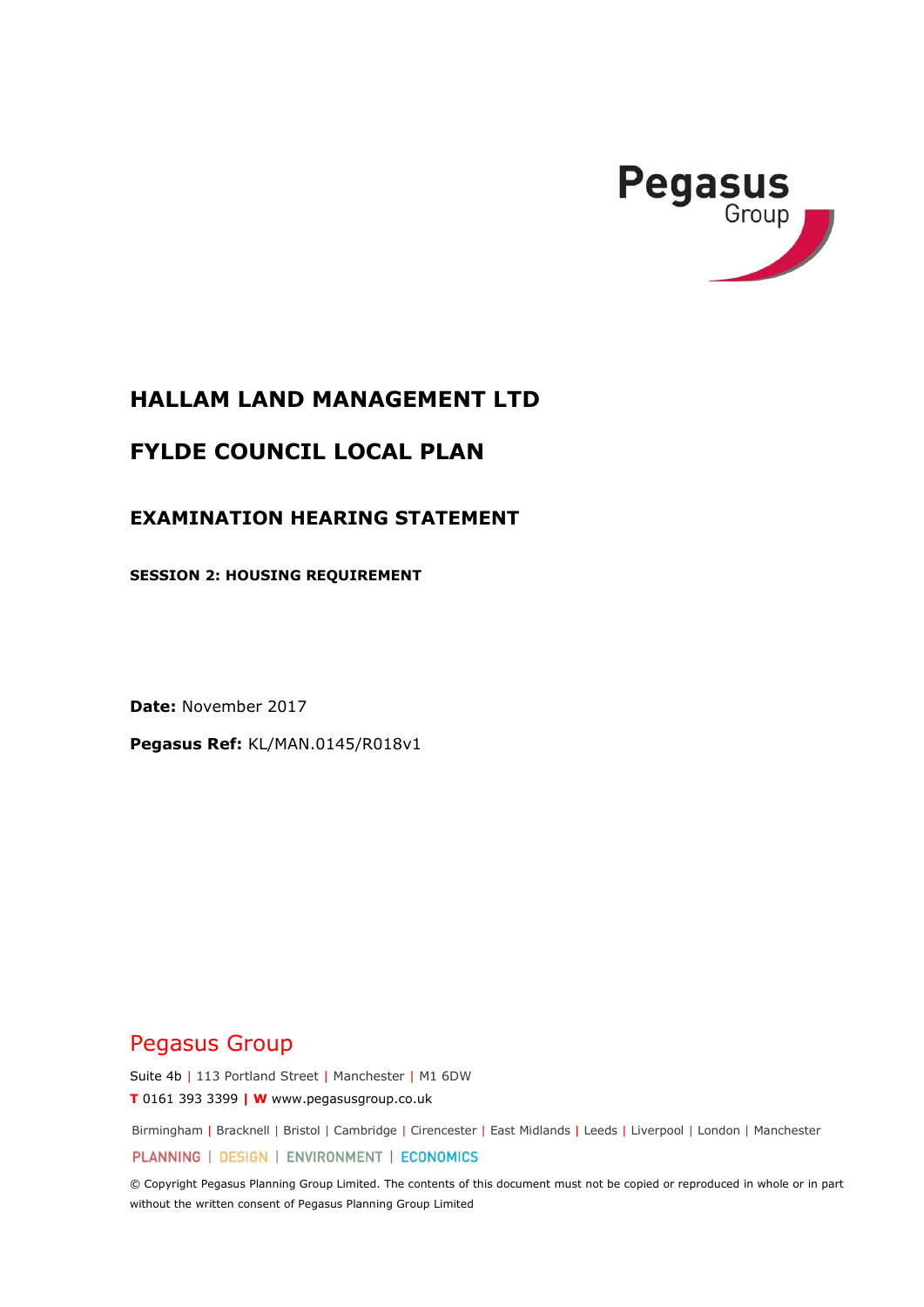

#### **1. INTRODUCTION**

- 1.1 Pegasus Group are instructed by Hallam Land Management (HLM) to make representations to the Fylde Local Plan Stage 3 Examination Hearings. HLM have land interests within the Fylde District.
- 1.2 This statement provides a response to the questions set forward for Session 2: Housing Requirement.